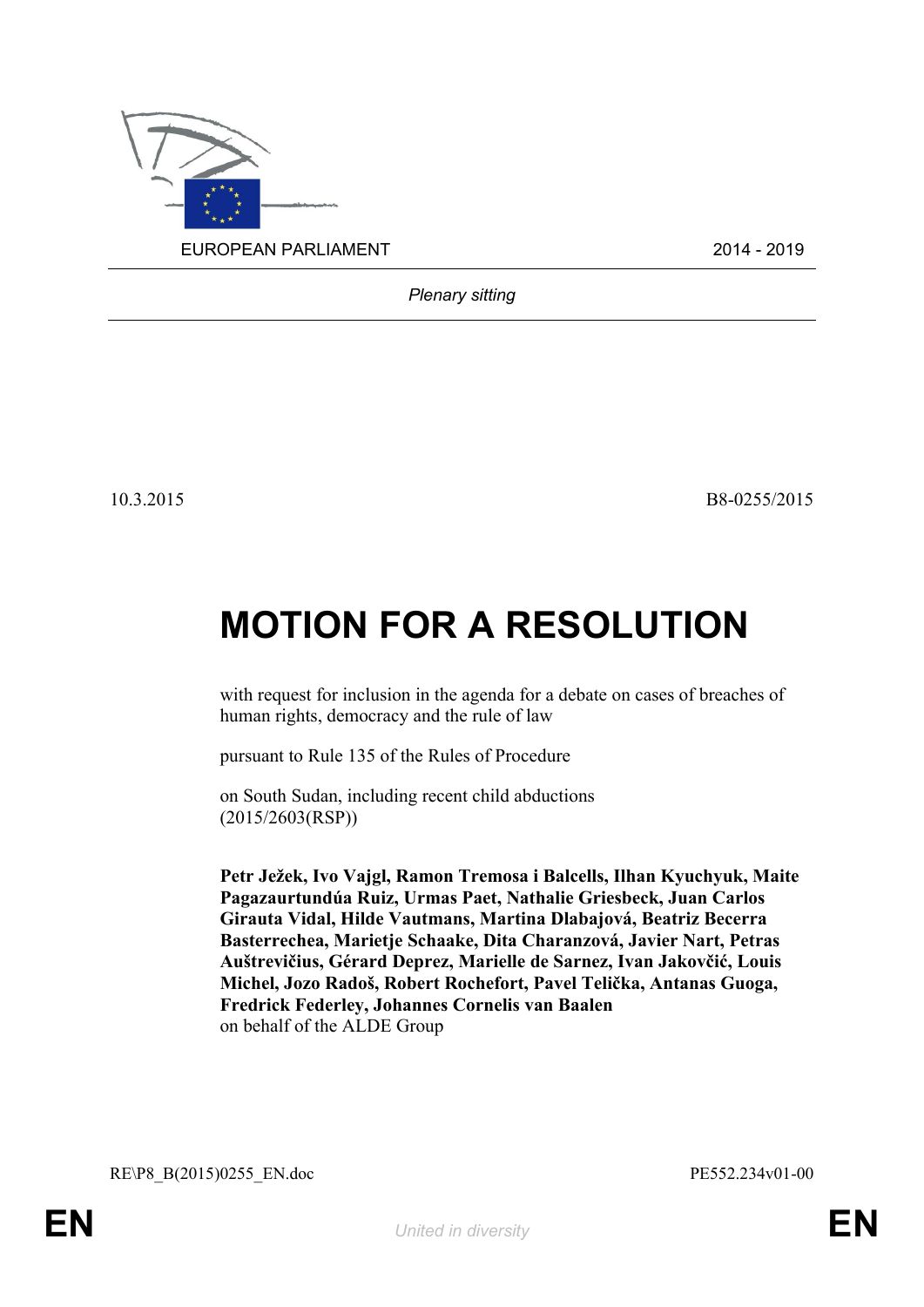## **B8-0255/2015**

## **European Parliament resolution on South Sudan, including recent child abductions (2015/2603(RSP))**

## *The European Parliament*,

- having regard to its previous resolutions on South Sudan, in particular that of 5 November 2015 on the situation in South Sudan
- having regard to the statement by the spokesperson for the Vice-President of the Commission / High Representative of the Union for Foreign Affairs and Security Policy (VP/HR), Federica Mogherini, of 23 January 2015 on the South Sudan peace process,
- having regard to the statement by the spokesperson for the VP/HR of 4 February 2015 on the lack of progress in the South Sudan peace process,
- having regard to the statements by the spokesperson for the VP/HR of 22 February 2015 on South Sudan's peace talks and abductions of young children,
- having regard to Council Decision 2014/449/CFSP of 10 July 2014 concerning restrictive measures in view of the situation in South Sudan and the Council Conclusions on South Sudan on 15 December 2014,
- having regard to the Council Conclusions on South Sudan of 15 December 2014,
- having regard to United Nations Security Council Resolutions 2155 (2014) and 2206 (2015) laying groundwork for targeted sanctions on those blocking peace in South Sudan,
- having regard to the interim report of the UN High Commissioner for Human Rights on the human rights situation in South Sudan, distributed for discussion by the panel for the 27th session of the UN Human Rights Council,
- having regard to the UN Office for the Coordination of Humanitarian Affairs (OCHA) South Sudan Crisis Situation Report No 75 of 20 February 2015,
- having regard to the UNICEF South Sudan Humanitarian Situation Report No 53 of 13-26 February 2015,
- having regard to the UNICEF statement of 21 February 2015 condemning new child abductions by armed groups in South Sudan,
- having regard to the talks on the situation in South Sudan which took place at the mini-summit of the Intergovernmental Authority on Development (IGAD) held in Juba on 22 October 2014,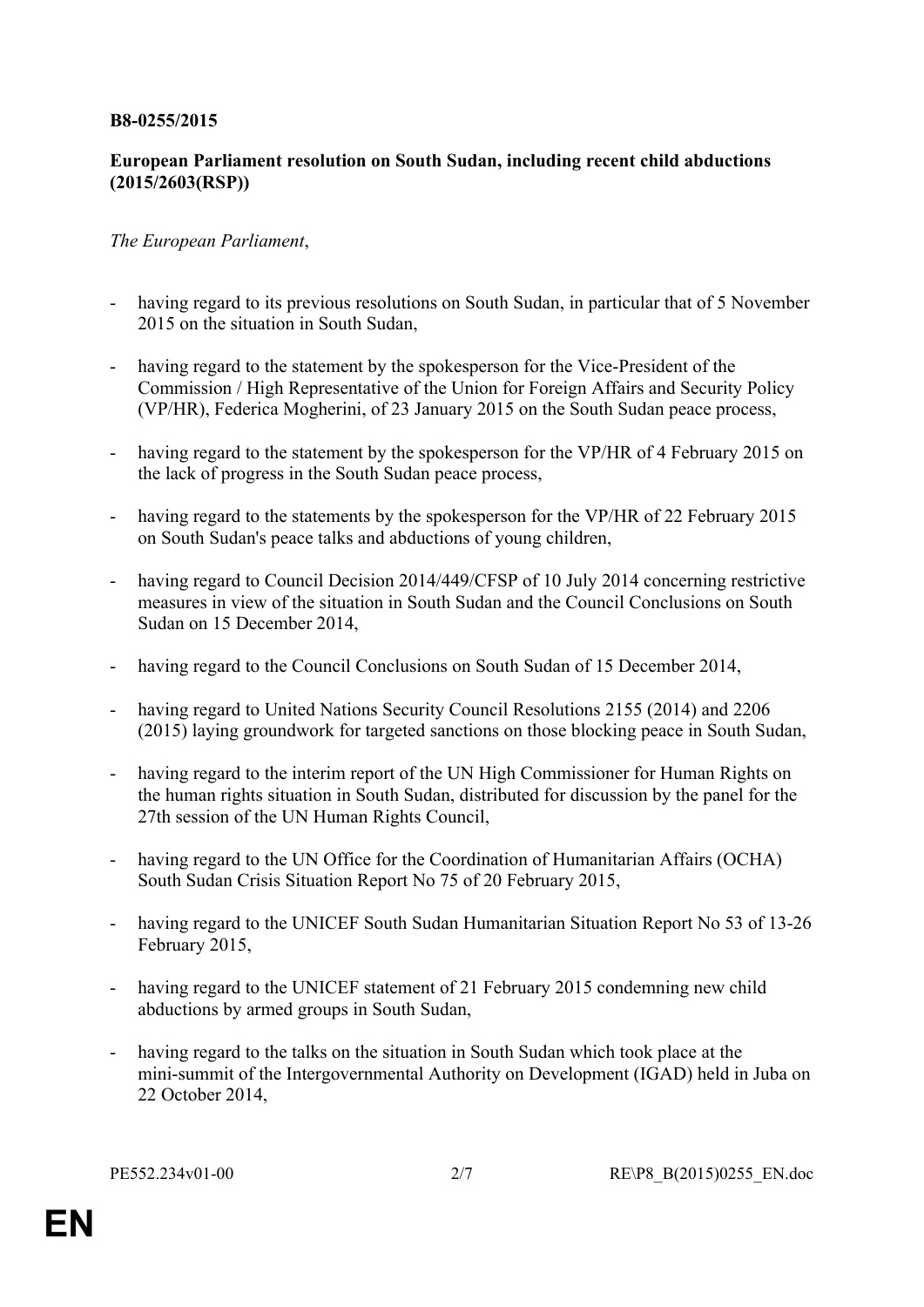- having regard to the on-going face to face talks in Addis Ababa between the two rival leaders, President Sava Kiir Mayardit and former Vice President and rebel commander Riek Machar Teny,
- having regard to the Sudanese Comprehensive Peace Agreement (CPA) of 2005,
- having regard to the roadmap for Sudan and South Sudan set out in the communiqué issued by the African Union Peace and Security Council on 24 April 2012, which is fully supported by the EU,
- having regard to the interim report of the African Union Commission of Inquiry on South Sudan, presented on 26-27 June 2014 in Malabo, Equatorial Guinea,
- having regard to the Universal Declaration of Human Rights,
- having regard to UN Convention on the Rights of the Child,
- having regard to the International Covenant on Civil and Political Rights,
- having regard to the African Charter on Human and Peoples' Rights,
- having regard to the EU Guidelines on International Humanitarian Law,
- having regard to Rule 123(2) of its Rules of Procedure,

A. whereas the political conflict started after Salva Kiir Mayardit, the country's president and a member of the Dinka ethnic group, accused his sacked vice-president, Riek Machar Teny, an ethnic Nuer, of plotting a coup d'état against him; whereas Riek Machar Teny has denied attempting a coup;

B. whereas a democratic political solution should be found to the current conflict, paving the way for democratically agreed institutions to rebuild the state which came into being after the independence referendum; whereas civil society has demanded a peaceful political solution to the problem;

C. whereas the parties to the conflict in South Sudan initiated negotiations on 7 January 2014 in Addis Ababa, under the auspices of IGAD;; whereas, despite the ongoing peace talks, instability, fighting and the mobilisation of armed forces continued;

D. whereas Council Decision 2014/449/CFSP imposes entry restrictions on, and freezing of the funds and economic resources of, persons obstructing the political process in South Sudan, including by acts of violence or violations of ceasefire agreements, as well as persons responsible for serious violations of human rights in South Sudan; whereas an existing arms embargo against South Sudan remains in place;

E. whereas UN Security Council Resolution 2155 (2014) expresses deep concern over the

[RE\P8\\_B\(2015\)0255\\_EN.doc](#page-0-1) 3/7 [PE552.234v01-00](#page-0-0)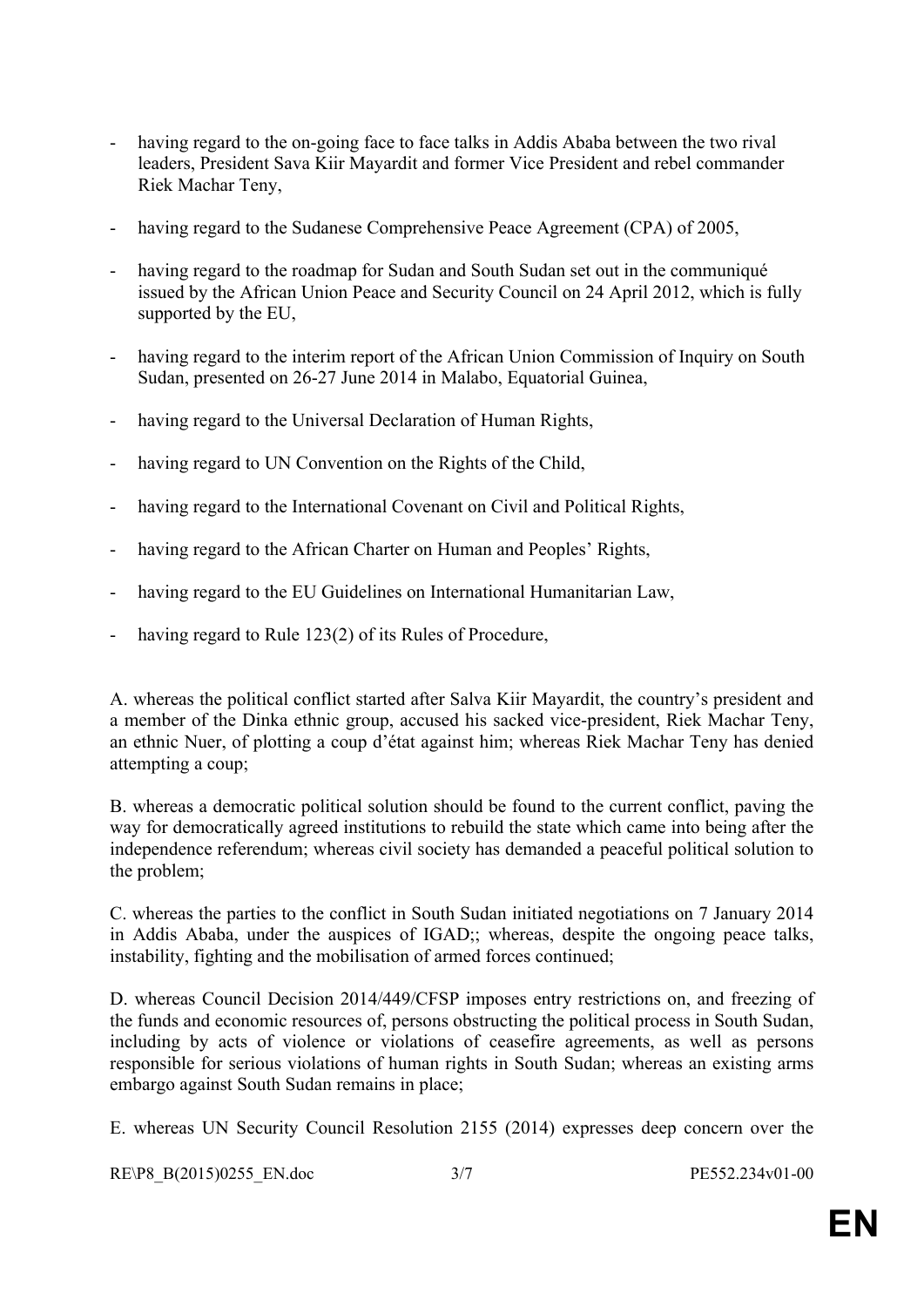large-scale displacement of persons and the deepening humanitarian crisis;

F. whereas UN Security Council Resolution 2206 (2015) of 3 March 2015 creates a framework for targeted sanctions should the parties fail to reach a peace deal by the 5 March deadline,

G. whereas on the 1 of February 2015, South Sudanese President Salva Kiir Mayardit and rebel commander Riek Machar Tiny signed a deal that could pave the way to power-sharing, edging closer to an end to a 15-month conflict that has ravaged the world's newest country; whereas South Sudan's leaders have given their commitment to resolve all outstanding issues, including power sharing, no later than 5 March; whereas government and rebels missed the deadline of 5 March and the peace talks have been extended indefinitely, whereas IGAD's chief mediator said the UN and the AU may now play a direct role in the negotiations,

H. whereas, according to the OCHA, more than 1.5 million people remain internally displaced in South Sudan, and around 500 000 have fled South Sudan and are seeking refuge in Ethiopia, Kenya, Sudan and Uganda; whereas children are particularly vulnerable in the context of the civil war, and whereas over 800 000 children have been displaced and 12 000 have been recruited as child soldiers; whereas in February 2015 hundreds boys were forcibly recruited in South Sudan to serve in armed groups; whereas UNICEF and partners secured the release of approximately 550 children from the South Sudan Democratic Army (SSDA) Cobra Faction led by David Yau Yau;

I. whereas the overall situation in South Sudan remains tense and unpredictable; whereas active hostilities pose serious challenges to humanitarian operations; whereas violence and displacement have resulted in the loss of livelihoods, particularly food sources, and whereas this has resulted in high levels of food insecurity;

J. whereas, following a UN request for assistance, the EU Civil Protection Mechanism was activated on 4 January 2014 to support South Sudan with in-kind assistance through the provision of shelter, medical equipment, medicines, welfare supplies and food;

K. whereas the ongoing violence in South Sudan has an unbearable humanitarian cost, with UN estimates of USD 1.8 billion in humanitarian aid being needed in 2014; whereas the UN has declared the situation in South Sudan a level 3 emergency, the worst level of humanitarian crisis, and whereas the country ranks second in ECHO's Global Vulnerability and Crisis Assessment Final Index (after the Central African Republic);

L. whereas state-building and efforts to overcome fragility require a long-term perspective and solid, predictable and stable engagement on the part of the international community;

1. Strongly condemns the fighting in South Sudan and calls on all parties to lay down their weapons and immediately end the violence, which has caused deaths and injuries among the civilian population and has displaced hundreds of thousands of people since the beginning of the crisis in December 2013;

2. Expresses its deep concern at the humanitarian situation in South Sudan, which could destabilise the whole East African region; is especially worried about the ethnic dimension of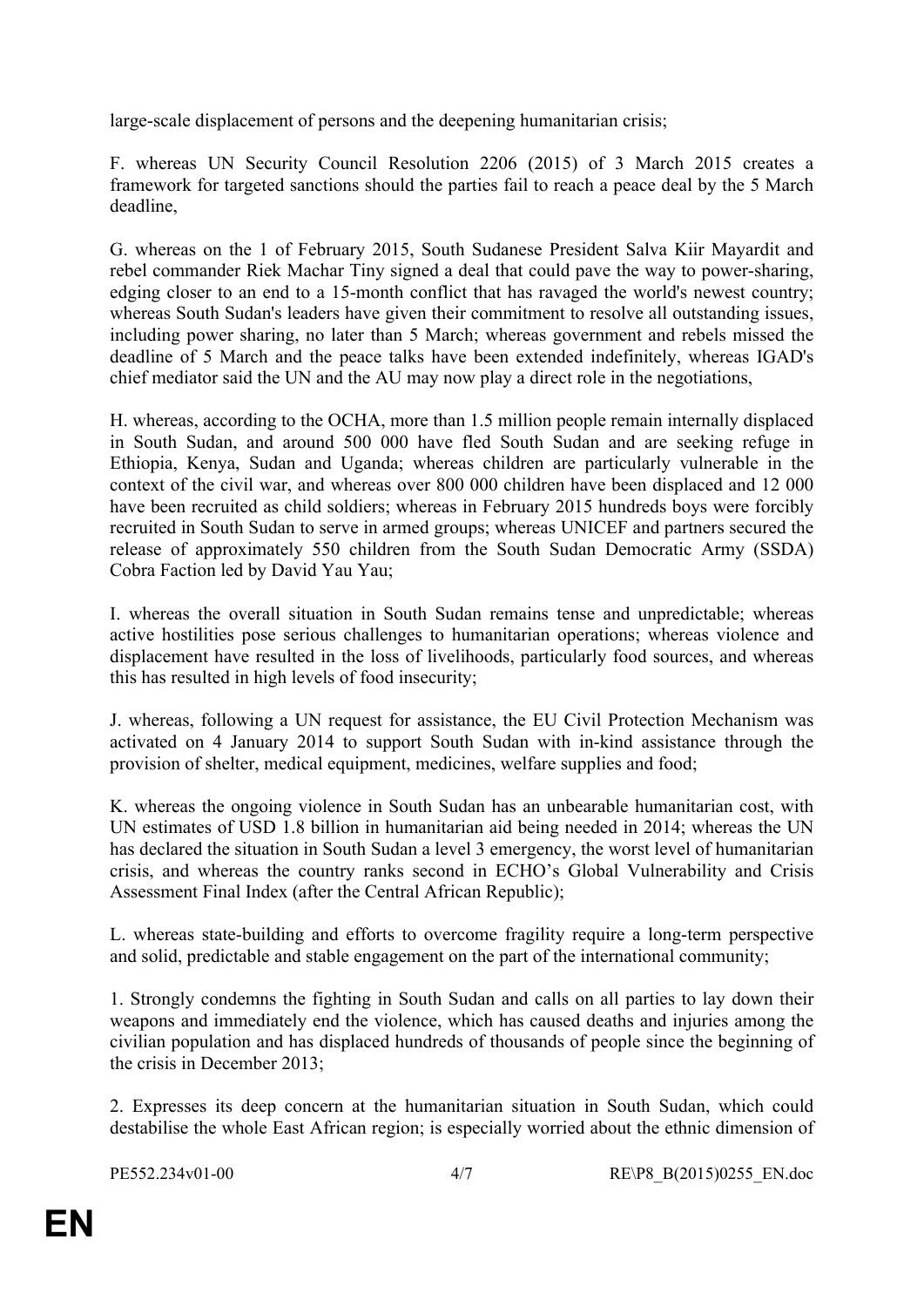the conflict; stresses that seeking power by means of violence or division along ethnic lines is contrary to the democratic rule of law and contravenes international law; including serious violations such as forced recruitment and other grave violations of the rights of the child;

3. Calls on President Salva Kiir Mayardit and opposition leader Dr Riek Machar Teny not to miss another opportunity to deliver on their commitments;

4. Insists that all South Sudanese people have a stake in their nation's future and that IGAD, with the backing of the AU and the UNSC must continue to support the active participation of South Sudanese Churches, women, youth and civil society in the peace process to ensure their needs and aspirations are heard and they can play an active role in shaping the rebuilding of their country,

5. Urges both parties to the conflict to reach an agreement and fully supports the ongoing negotiation process, calling for an unconditional, complete and immediate ceasefire and end to all hostilities and to the immediate cessation of the recruitment and mobilisation of civilians, calls on efforts to find a way to achieve lasting peace and stability; urges the government and the rebel sides to engage in unconditional and all-inclusive political talks in good faith with a view to the successful conclusion of the negotiations; welcomes the efforts of the African Union and of IGAD to promote inclusive dialogue and mediation;

6. Supports repeated IGAD and AU warnings that if the two sides continue to violate the ceasefire mechanism or fail to finalise a political agreement, appropriate sanctions will need to be adopted by the international community and the IGAD region should take the necessary measures to directly intervene in South Sudan to protect civilians and restore peace and stability;

7. Notes that every additional day that passes increases the risk of renewed conflict and worsens the already dreadful humanitarian situation of the long suffering people of South Sudan; strongly condemns the abduction of possibly hundreds of children in February in Wau Shilluk to become child soldiers which is yet another illustration of the complete disregard by the parties for respect of fundamental human rights; calls for the unconditional release of all abducted children;

8. Condemns the reported human rights violations and abuses, calls on all parties immediately to end all human rights abuses and violations, including those affecting children, refugees and displaced persons, women, people belonging to vulnerable groups, and journalists, and calls for those responsible for human rights abuses and violations to be held accountable;

9. Urges all the parties concerned to respect international humanitarian and human rights law, to grant access and protection to humanitarian agencies coming to the assistance of the suffering civilian population and to open humanitarian corridors for the delivery of supplies and equipment;

10. Welcomes the release of 547 child soldiers on January, calls on the European Commission to adequately fund programmes for the reintegration and rehabilitation of former child soldiers and to support the joint UN/UNICEF campaign "Children, not soldiers" which seeks to end and prevent the recruitment and use of children by national security forces by 2016 in seven countries, including South Sudan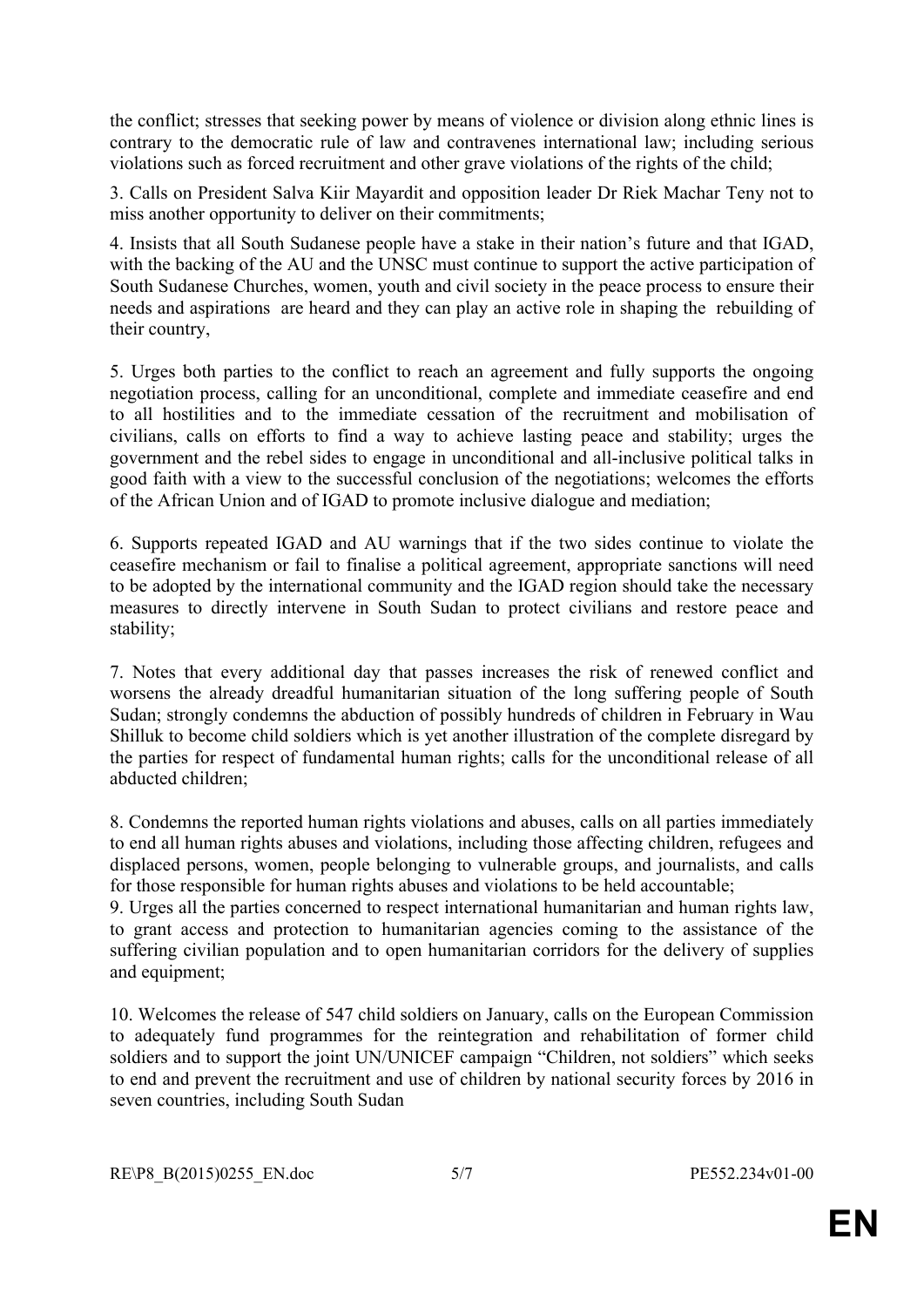11. Welcomes the national launch of the 'back to learning' initiative that took place on 19 February in Juba with the participation of more than 40.000 children, parents and teachers and highlights the importance of bringing the 200.000 children forced out of school due to the conflict back into the education system; emphasises the strategic importance of education as a factor to stabilize communities and build long-term stability and peaceful coexistence;

12. Calls on all neighbours of South Sudan and on regional powers to work closely together to improve the security situation in the country and the wider region, and to find a way towards a peaceful, lasting political solution to the current crisis;

13. Calls for a comprehensive arms embargo against all parties to the conflict to be adopted at regional and international levels; such an embargo should last until there is no substantial risk that weapons, ammunitions and other military equipment and technology sent to South Sudan will be used to commit violations of human rights and humanitarian law;

14. Stresses the need to ensure accountability, reconciliation and healing processes take root in South Sudan, underlines that holding perpetrators accountable is part of the answer to end impunity and bring peace; deeply regrets the AU PSC decision on February not to publish the AU Commission of Inquiry report and strongly calls on the AU PSC to release this crucial report as soon as possible so that its recommendation on accountability, reconciliation and healing can be implemented without further delay;

15. Welcomes the decision of the UN Security Council to create a sanction regime framework for South Sudan which ensures that those who violate the peace process and those who commit atrocities face the consequences of their actions .; calls for the imposition of sanctions that directly affect key members of the parties to the conflict, as outlined in the IGAD resolution of 7 November 2014, and, in order to strengthen their impact, encourages regional and international partners to adopt similar measures, such as visa bans and asset freezes;

16. Calls for the establishment of a contact group to help secure peace in South Sudan involving key players in South Sudan as a way to reinforce the work of IGAD and ensure international cohesion;

17. Calls on the international community to pay the utmost attention to the alarming situation in South Sudan and to honour its political and funding commitments to South Sudan and the region and to mobilise resources in order to respond immediately to the worsening humanitarian situation in South Sudan and to contribute to efforts toward justice and accountability in the longer term with the aim of deterring future serious crimes by parties to the conflict;

18. Calls on the Government of South Sudan to fulfil its responsibility to provide for its people and encourage international donors to increase support for the aid effort, and given the scale of the need and urgency, calls on the International Community to convene a new international donor conference for South Sudan when all conditions for peace are met and a mechanism of proper distribution of revenues is established.

19. Stresses that the post-conflict transition is likely to take years and to require a sustained and long-term commitment from the international community;